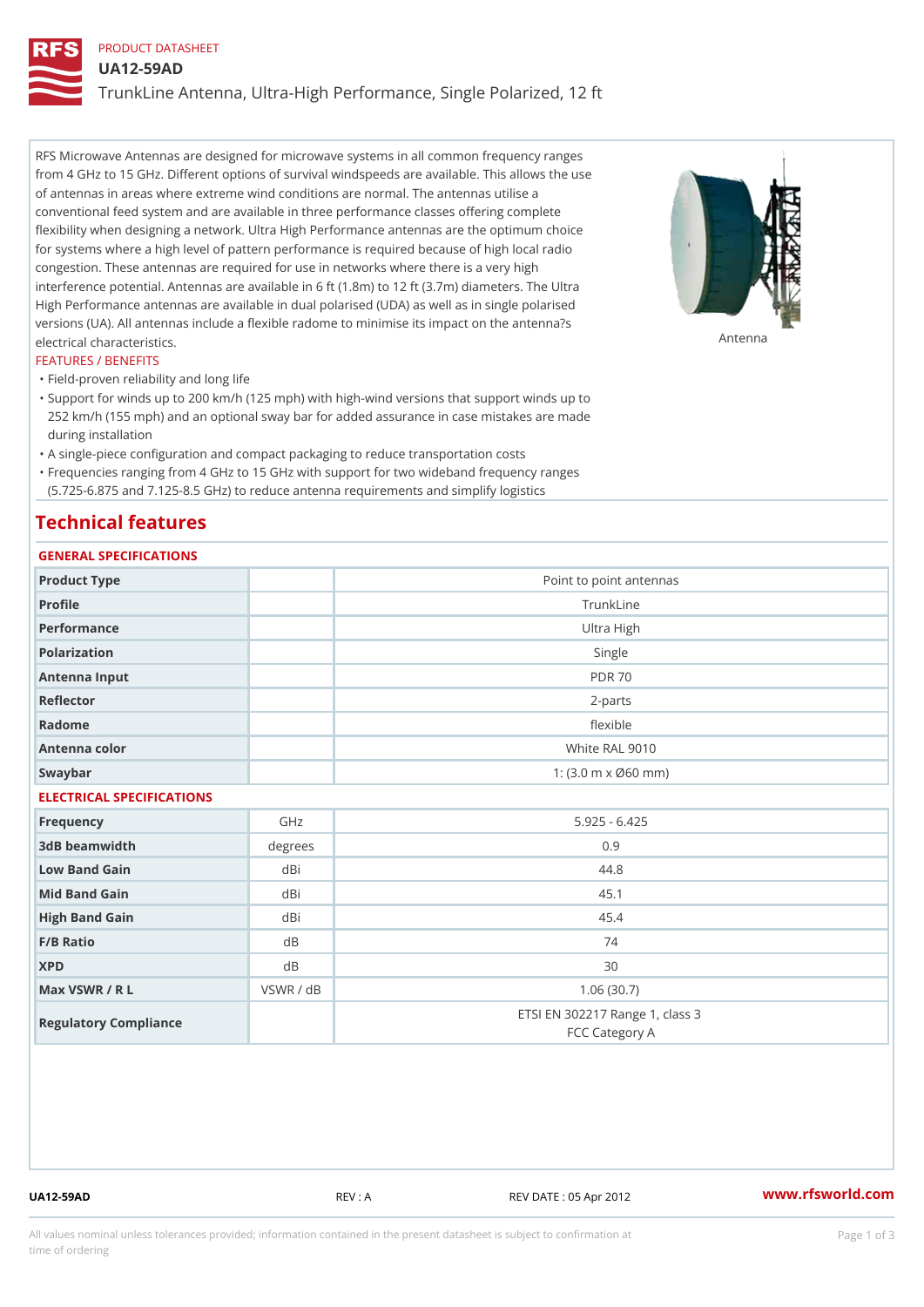# PRODUCT DATASHEET

## UA12-59AD

TrunkLine Antenna, Ultra-High Performance, Single Polarized, 12 ft

| MECHANICAL SPECIFICATIONS                                                       |              |                                                                           |  |  |
|---------------------------------------------------------------------------------|--------------|---------------------------------------------------------------------------|--|--|
| Diameter                                                                        | ft $(m)$     | 12(3.7)                                                                   |  |  |
| Elevation Adjustment                                                            | degrees      | ± 5                                                                       |  |  |
| Azimuth Adjustment                                                              | degrees      | ± 5                                                                       |  |  |
| Polarization Adjustment                                                         | degrees      | ± 5                                                                       |  |  |
| Mounting Pipe Diameter<br>minimum                                               | $mm$ (in)    | 114(4.5)                                                                  |  |  |
| Mounting Pipe Diameter<br>maximum                                               | $mm$ (in)    | 114(4.5)                                                                  |  |  |
| Approximate Weight                                                              | kg (lb)      | 420 (924)                                                                 |  |  |
| Survival Windspeed                                                              | $km/h$ (mph) | 200 (125)                                                                 |  |  |
| Operational Windspeed                                                           | $km/h$ (mph) | 190 (118)                                                                 |  |  |
| <b>STRUCTURE</b>                                                                |              |                                                                           |  |  |
| Radome Material                                                                 |              | PVC coated fabric                                                         |  |  |
| FURTHER ACCESSORIES                                                             |              |                                                                           |  |  |
| optional Swaybar                                                                |              | 1: SMA-SK-60-3000A (3.0 m x Ø60 mm)                                       |  |  |
| Further Accessories                                                             |              | SMA-WK-12 : Wind Kit<br>SMA-SKO-UNIVERSAL-L : Universal sway bar fixation |  |  |
| <b>MOUNTOUTLINE</b>                                                             |              |                                                                           |  |  |
| m m<br>Dimension_A<br>(in)                                                      |              | 3800 (150)                                                                |  |  |
| m m<br>$Dimension_B$<br>(in)                                                    |              | 1880()                                                                    |  |  |
| m m<br>Dimension_C<br>(in)                                                      |              | 670 (26.5)                                                                |  |  |
| $Dim_D - D -$<br>m m<br>$114$ m m (4.5 _ ir ) $\sqrt{$ im $\cdot$ $\Rightarrow$ |              | 190(7.5)                                                                  |  |  |
| m m<br><b>Brand Controller</b>                                                  |              | 07011177                                                                  |  |  |

Dimension\_E

Dimension\_F

(in)

m<sub>m</sub> (in)

370 (14.57)

1580 (62.5)

UA12-59AD REV : A REV DATE : 05 Apr 2012 [www.](https://www.rfsworld.com)rfsworld.com